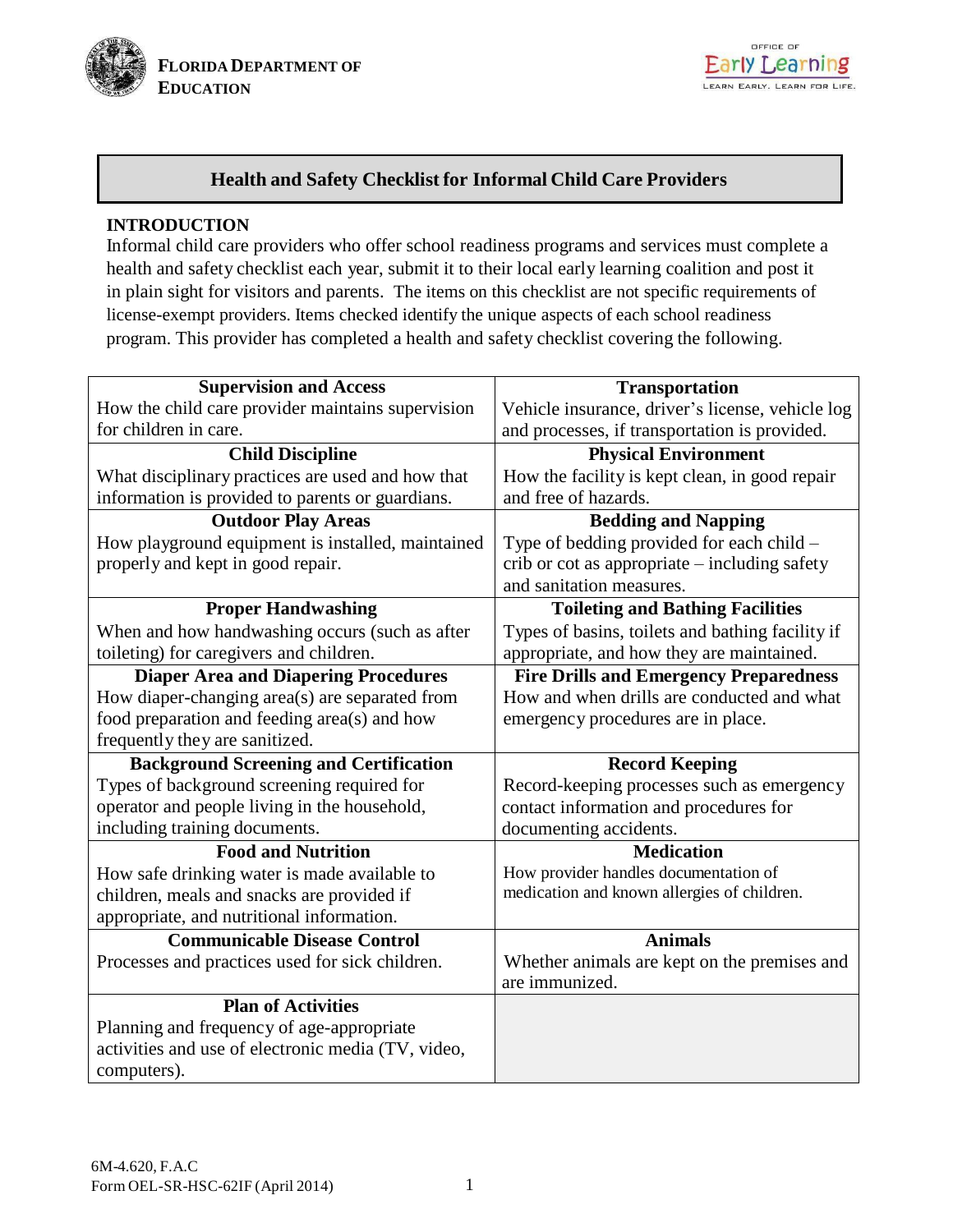| <b>PROVIDER INFORMATION</b> |       |
|-----------------------------|-------|
| Provider Name:              |       |
| Address:                    |       |
| Accredited By:              |       |
| Checklist Completed By:     | Date: |

The items on this checklist are not specific requirements of license-exempt providers. Items checked identify the unique aspects of *each school readiness program.*

# **PLEASE CHECK ALL THAT APPLY**

## **Supervision and Access**

- $\Box$  1. I only care for the children of one family.
- $\Box$  2. Supervision is maintained at all times including during naps, changing diapers, toileting, bathing, changing clothes and when isolated due to a communicable disease.
- $\Box$  3. Parents, legal guardians and/or custodians have access to their child(ren) in care.

# **Transportation**

- $\Box$  1. I never transport children in my care in any vehicle.
- $\Box$  2. Vehicle(s) has current and documented insurance and complies with vehicle safety standards.
- $\square$  3. Seat belts and/or proper child safety restraints are used and vehicle capacity is appropriate when transporting children.
- $\Box$  4. The driver of the vehicle transporting children has a valid Florida driver's license and current first aid and infant/child CPR certification.
- $\square$  5. Procedures are in place to account for all children being transported in the vehicle.
- $\Box$  6. Communication devices and contact information for all children are kept in the vehicle at all times.
- $\Box$  7. Emergency care plans, supplies and/or required medication are available for children being transported.

## **Child Discipline/Discipline Policy**

- $\Box$  1. I do not use discipline that is severe, humiliating or frightening to children or associated with food, rest and/or toileting.
- $\Box$  2. I do not use corporal or physical punishment.
- $\Box$  3. Children are not denied opportunities for physical activity as a form of punishment.

## **Physical Environment**

- $\Box$  1. My home is in good repair, clean, free from vermin infestation, and health and safety hazards.
- $\Box$  2. Toys, equipment and furnishings are clean, safe, sanitary and in good repair.
- $\Box$  3. All potentially harmful items including cleaning supplies, flammable products, poisonous, toxic and hazardous materials are labeled and stored out of children's reach.
- $\Box$  4. Narcotics, alcohol or other impairing drugs are stored out of children's reach.
- $\Box$  5. I have no firearms in my home.
- $\Box$  6. I have firearms in my home; however they are locked and stored in a location that is not accessible to children.
- $\Box$  7. My home and outdoor play area are smoke-free environments when children are in care.
- $\Box$  8. The inside temperature of my home is kept comfortable (between 65 to 82 $\degree$ F).
- $\Box$  9. At least one working telephone is available during hours of operation.
- $\Box$ 10. There is a minimum of 35 square feet of usable indoor floor space for each child.

## **Outdoor Play Areas and Equipment**

- $\Box$  1. I do not have access to an outdoor play area.
- $\Box$  2. My outdoor play area provides shade and is clean and free of litter, nails, glass and other hazards.
- $\Box$  3. The outdoor play area has a fence that is four feet high or higher.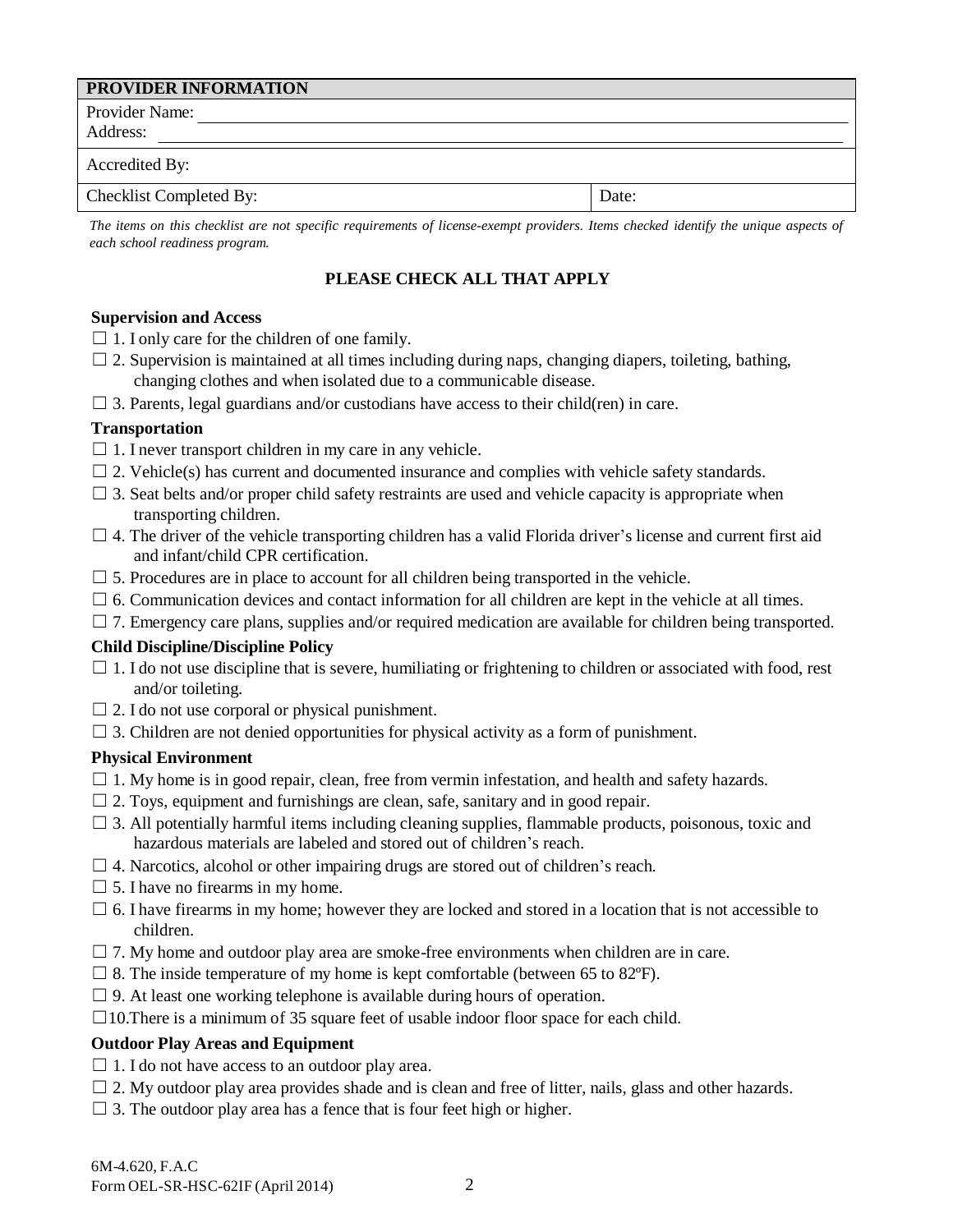- $\Box$  4. My outdoor play equipment is safe and in good repair.
- $\square$  5. My program utilizes a swimming pool that is deeper than one foot and has a fence/barrier that is a minimum of four feet in height on all four sides or has an operable pool alarm.
- $\Box$  6. There is an appropriate amount of usable, safe and sanitary outdoor play area.

## **Bedding and Nap/Sleep**

- $\Box$  1. Safe and sanitary bedding that includes individual beds, cots, cribs, playpens, mattresses or floor mats are provided for each child and positioned at least 18 inches apart.
- $\Box$  2. Floor mats are at least one-inch thick and covered with an impermeable surface.
- $\Box$  3. Children up to 1 year of age are in their own crib, port-a-crib or playpen.
- $\Box$  4. I ensure that young infants who are not capable of rolling over on their own are positioned on their back on a firm surface when napping and sleeping.
- $\Box$  5. Double or multi-deck cribs, cots or beds are not used.
- $\Box$  6. If cribs are used, bar spacing does not exceed 2 3/8 inches and all cribs meet Title 16, Parts 1219 and 1220 Code of Federal Regulations (CFR) (anti-loosening devices on crib hardware, durable mattress supports, no traditional drop-side cribs and others).

### **Proper Handwashing**

 $\Box$  1. I require everyone in the house to wash their hands with soap and running water, drying thoroughly, immediately following personal hygiene procedures for themselves, or when assisting others (including diapering), after outdoor play, and before preparing food or administering medication.

### **Toileting and Bathing Facilities**

- $\Box$  1. Toilets and sinks are accessible, in good working condition, clean and sanitized.
- $\Box$  2. Platforms and stools have surfaces that can be easily cleaned and sanitized.
- $\Box$  3. Running water, toilet paper, soap, trashcans, and individual or disposable towels are available and within reach of children.
- $\Box$  4. Potty chairs are cleaned and sanitized after each use.
- $\square$  5. At least one bathing facility is available.

#### **Diaper Area and Diapering Procedures**

- $\Box$  1. Diaper-changing area has impermeable surface and is cleaned with sanitizing solution or disinfected after each use.
- $\Box$  2. There is an ample supply of clean diapers, clothing and linens at all times, which are changed or removed promptly when soiled or wet.
- $\Box$  3. The diaper-changing area is physically separated from food preparation, food service and feeding area(s).
- $\Box$  4. Diapers, disposable or cloth, are placed in separate, covered, lined containers not accessible to children.
- $\Box$  5. Containers holding soiled diapers are emptied and sanitized when containers are full and at least once daily.

#### **Fire Drills and Emergency Preparedness**

- $\Box$  1. Exit areas are clear in accordance with fire-safety regulations.
- $\Box$  2. I have a working fire extinguisher in my home that has not passed its expiration date.
- $\Box$  3. I have working smoke detectors in my home.
- $\Box$  4. At all times, a fully equipped first aid kit, as defined in Rule 65C-22.004(2)(c), FAC, is kept on the premises and in vehicles used for transporting children.
- $\Box$  5. Emergency phone numbers are posted near all phones and include ambulance, fire, police, poison control center and the Florida Abuse Hotline numbers, and the address and directions to my home.
- $\Box$  6. I conduct monthly fire drills and have emergency evacuation plans
- $\Box$  7. I maintain emergency contact information for all children in my care.

## **Background Screening and Certifications**

 $\Box$  1. A child abuse and neglect screening is conducted for all household members. (2013-14 CCDF State Plan)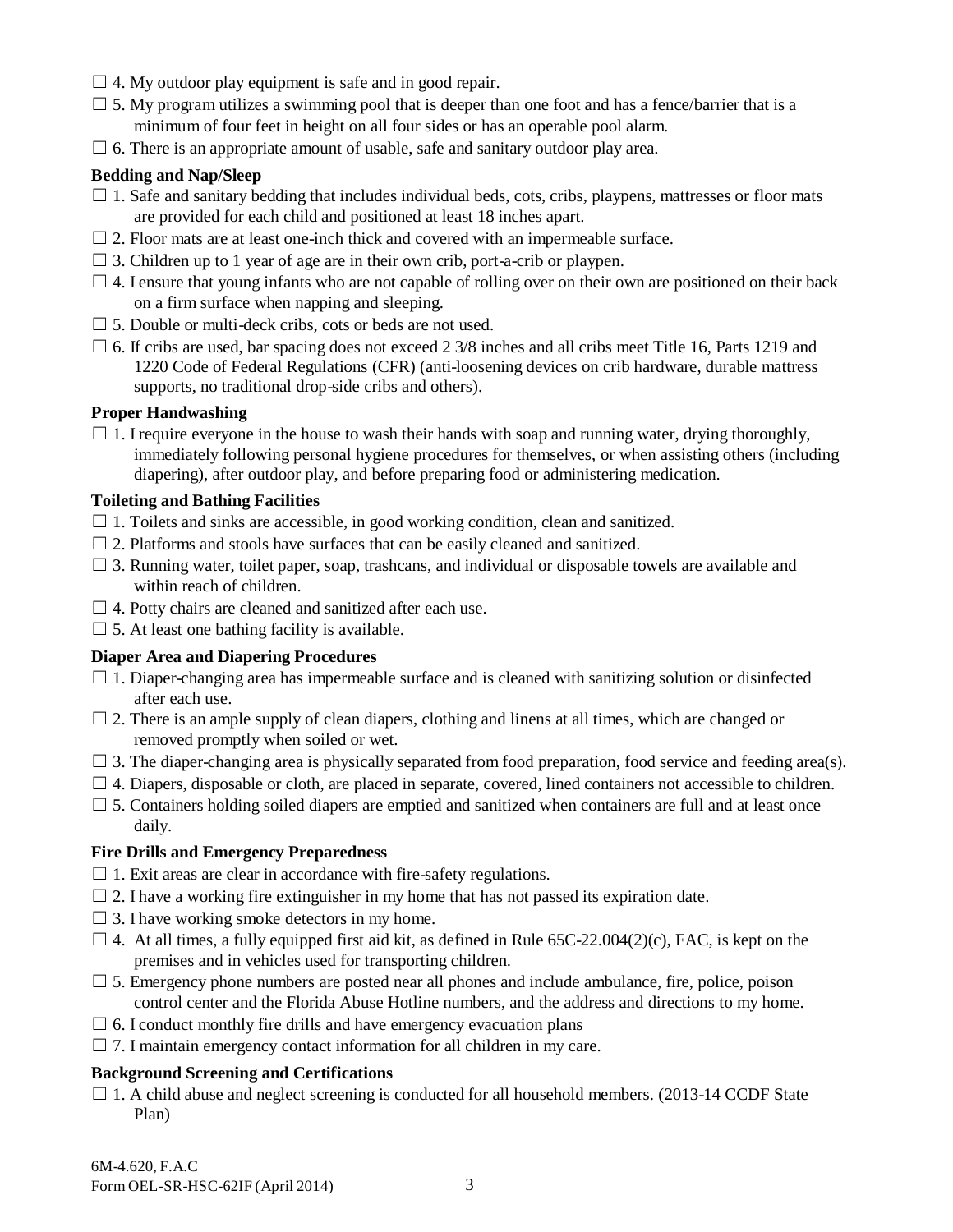- $\Box$  2. Level II background screening is conducted through the Department of Children and Families (DCF) for the operator and household members or persons over 18 years of age residing in the home. Members of the operator's family or persons residing with the operator who are between 12 and 18 years of age who are not required to be fingerprinted are screened for delinquency records.
- $\Box$  3. I have current and valid first aid and infant and child cardiopulmonary resuscitation (CPR) certifications.
- $\Box$  4. I have completed the following training courses:

| $\checkmark$ Six-hour Family Child Care Home Rules and Regulations (2013-14 CCDF State<br>Plan) | Date: |
|-------------------------------------------------------------------------------------------------|-------|
|                                                                                                 | Date: |
|                                                                                                 | Date: |
|                                                                                                 | Date: |

## **Communicable Disease Control**

- $\Box$  1. Any member of the household suspected of having a communicable disease is placed in an isolation area. Any child placed in an isolation area is closely observed.
- $\Box$  2. The isolation area is adequately ventilated, heated and equipped with a bed, mat or cot and materials that can be cleaned and sanitized or disinfected easily; linens are changed after each use.
- $\Box$  3. I notify the local county health department immediately of any suspected outbreak of communicable disease and follow the health department's direction.

### **Medication**

- $\Box$  1. Prescription and non-prescription medication are stored in an area inaccessible to children, in the original container, appropriately labeled, dispensed according to directions on the label and documented.
- $\Box$  2. Information about a child's known allergies is documented and kept current; household members are made aware of children with allergies.
- $\Box$  3. I do not administer expired medication.

#### **Animals**

- $\Box$  1. I do not have animals on the premises.
- $\Box$  2. I have animals on the premises and all are properly immunized, free from disease and clean.
- $\Box$  3. I have animals on the premises and they are not allowed in areas where food is prepared.

## **Food and Nutrition**

- $\Box$  1. Safe drinking water is available to children at all times, including during outdoor play.
- $\Box$  2. Meals and snacks provided by the child care provider meet daily nutritional needs of children according to the USDA MyPlate. *Copies of the USDA My Plate can be found at the website [http://www.choosemyplate.gov.](http://www.choosemyplate.gov/)*
- $\Box$  3. Special food restrictions, including food allergies, are documented and kept current; household members are made aware of children with food restrictions and/or allergies.
- $\Box$  4. Children are either fed individually or supervised at meals/snacks and are offered age-appropriate food.
- $\Box$  5. All breast milk and infant formula remaining in bottles after feeding are discarded within one hour.
- $\Box$  6. The temperature of heated foods and bottles is tested before giving to children to prevent injury.

## **Record Keeping**

- $\Box$  1. Emergency contact information, immunization records and required health examination records are obtained and kept current for all children.
- $\Box$  2. Daily attendance of children is recorded and maintained, documenting when each child enters and departs each day.
- $\Box$  3. I notify the parent or legal guardian of an accident or incident on the day it occurs.